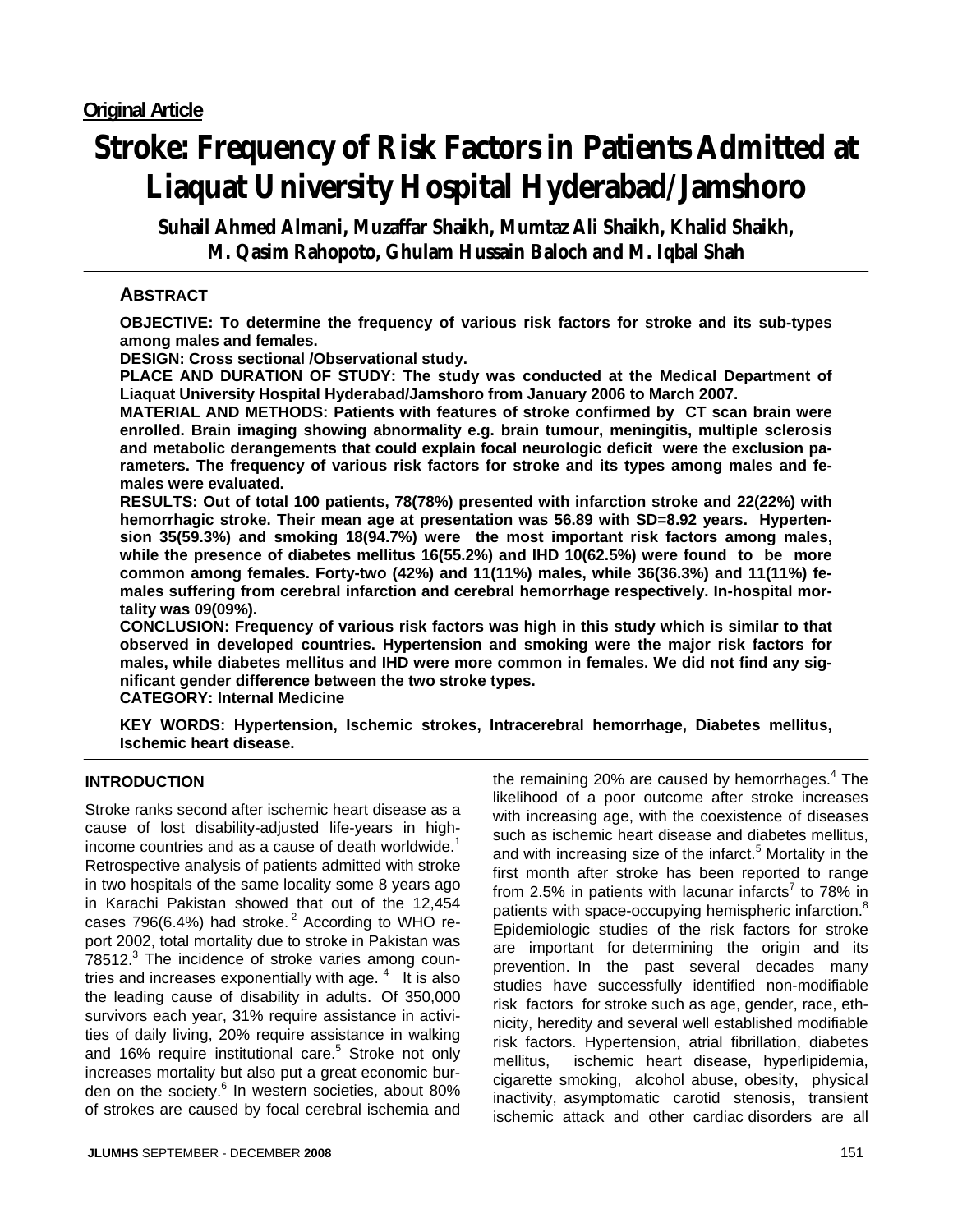#### **Stroke: Frequency of Risk Factors in Patients**

potentially treatable conditions that predispose to stroke. Though the mortality for stroke has been on the decline, still it represents the most common cause of chronic disability. The aim of this study was to determine the frequency of various risk factors for stroke and to compare its types among male and female patients hospitalized at Liaquat University Hospital Hyderabad/Jamshoro.

#### **PATIENTS AND METHODS**

This was a cross sectional/observational study in adult patients above the age of 18 years with stroke, verified by CT scan brain (plain) admitted to medical wards of Liaquat University Hospital Hyderabad/ Jamshoro during the period of January 2006 to March 2007. Brain imaging showing abnormality e.g. brain tumour, meningitis, viral or bacterial encephalitis, multiple sclerosis and metabolic derangements that could explain focal neurologic deficit e.g. hypoglycemia were the exclusion parameter. A proforma was designed to record the detailed history, risk factors for stroke, stroke type, pre-existing medical problems, laboratory and radiological investigations. The Results were analyzed by using SPSS software. All patients underwent neuroimaging i.e. CT scan brain or MRI brain or both. Stroke sub type was recognized by its characteristic features.<sup>10</sup> Hypertension was defined as a past medical history of hypertension, based on two blood pressure readings of >140/90mmHg or electrocardiographic or echocardiographic evidence of hypertension. Diabetes mellitus was defined as a past medical history of diabetes mellitus or sustained blood sugar elevation (fasting blood sugar > 110mg/dL or random blood sugar > 160mg/dL) requiring treatment with hypoglycemic agents or insulin throughout hospitalization. Abnormal cholesterol elevation was defined as history of high cholesterol (>200mg/dL) in the past or documentation of elevated cholesterol during hospital stay. A "current smoker" was defined as a person who smoked at least one cigarette per day for the preceding three months or more or had tobacco in any form. "Ex- smoker", a person who smoked at least one cigarette per day for three months or more or had tobacco in any form at some period. Cardiac disease was defined as ischemic heart disease, cardiac arrhythmia, valvular heart disease, or congestive cardiac failure present on past medical history or diagnosed during hospitalization. A positive family history of stroke was considered if a patient, had first degree relative (parent or sibling) who had a stroke/ TIA.

# **RESULTS**

Total 100 patients with stroke, including 53(53%) males and 47(47%) females were studied. Their mean age was 56.89 with SD=8.920 years. Sixtyseven (67%) belonged to rural areas and 33(33%) from urban areas, 71(71%) patients were uneducated and 29(29%) were educated, 44(44%) patients had access to tertiary medical care facilities at ease while 56(56%) didn't reach at tertiary care medical facility in time (**Table I**). Eighty-three (83%) patients presented with left hemiparesis/hemiplegia, 17(17%) patients presented with right hemiparesis/ hemiplegia, 11(11%) were unable to speak properly, 24(24%) patients had headache, 18(18%) patients developed coma, 04 (04%) had fits and 3(3%) patients had vomiting as shown in **Table II**. The frequency of hypertension, diabetes mellitus, hypercholestrelemia, smoking, sedentary life style and ischaemic heart disease among male and female are shown in **Table III**. **Table IV** showed that 78(78%) had cerebral infarction and 22 (22%) had primary intracerebral hemorrhage, verified by CT scan of brain. Forty-two (42%) and 11(11%) of males, while 36(36%) and 11(11%) of females suffered from cerebral infarction and cerebral hemorrhage respectively. Out of 100 patients, 43(52.4%) males and 39(47.6%) females had a GCS between 12-15/15 while 6(66.7%) males and 3(33.3%) females had a GCS between 8-11/15. Four (44.4%) males and 5(55.6%) female who died during their hospital stay, had GCS between 3-7/15; of them 04 had cerebral hemorrhage and 05 had cerebral infarction. At the time of discharge from hospital, 46(46%) showed slight improvement and were dependant for bath, toilet, feed and other daily activities; while 32(32%) showed marked improvement, and 13(13%) were independent regarding daily activities.

| <b>TABLE I:</b>                         |  |
|-----------------------------------------|--|
| <b>BASELINE CHARACTERISTICS (n=100)</b> |  |

| Age (years) Mean $\pm$ SD         | $56.89 \pm 8.92$<br>$n\frac{6}{6}$ |  |  |
|-----------------------------------|------------------------------------|--|--|
| Male                              | 53(53)                             |  |  |
| Female                            | 47()47                             |  |  |
| Rural                             | 67(67)                             |  |  |
| Urban                             | 33(33)                             |  |  |
| Educated                          | 29(29)                             |  |  |
| Un-educated                       | 71(71)                             |  |  |
| Access to medical care            | 44(44)                             |  |  |
| No in time access to medical care | 56(56)                             |  |  |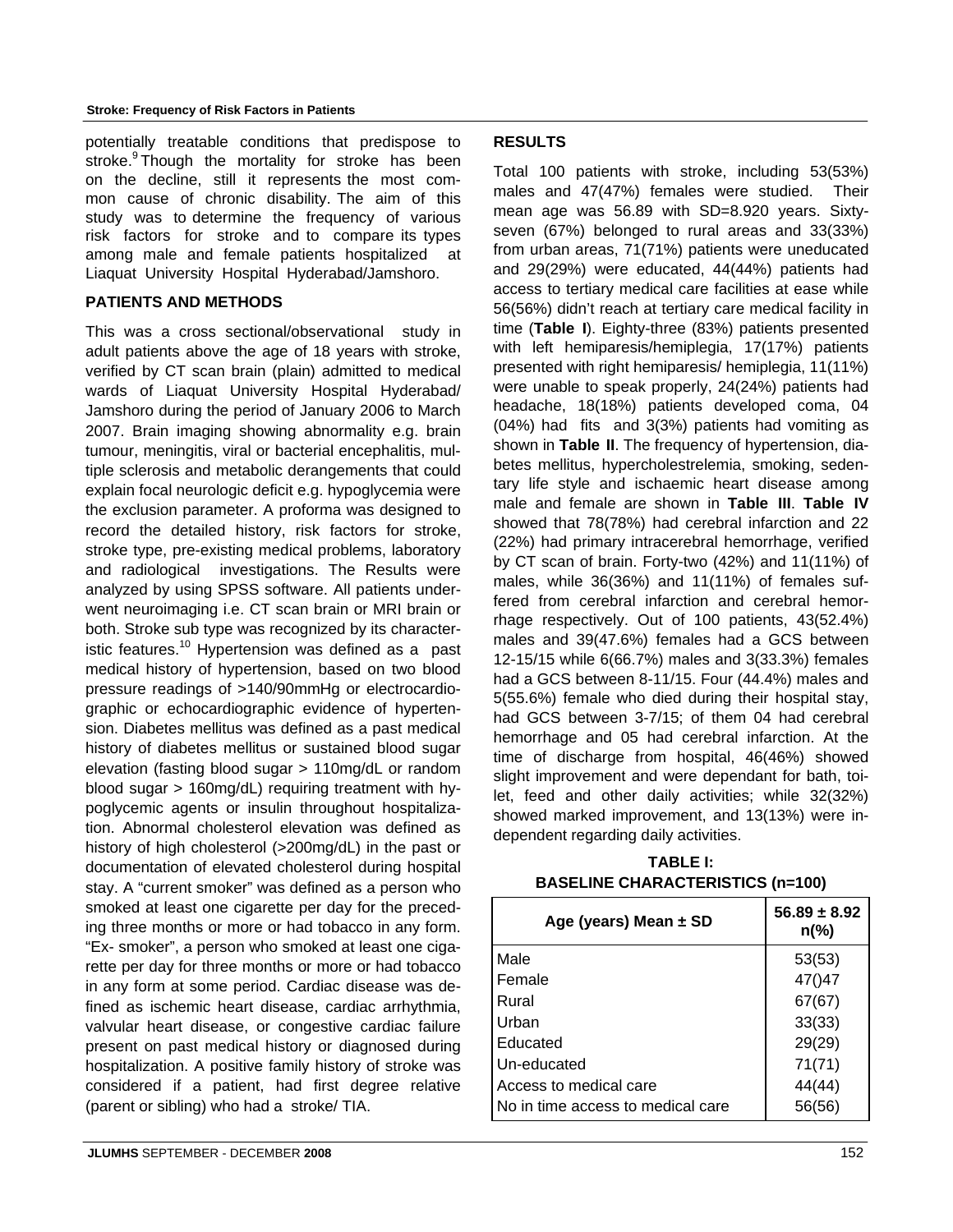# **Suhail Ahmed Almani, Muzaffar Shaikh, Mumtaz Ali Shaikh, et al.**

|                              | <b>Yes</b>  |        |       |      | No          |                |              |      |
|------------------------------|-------------|--------|-------|------|-------------|----------------|--------------|------|
| <b>Presenting complaints</b> | <b>Male</b> | Female | Total | %    | <b>Male</b> | <b>Female</b>  | <b>Total</b> | %    |
| Weakness on Left side        | 44          | 39     | 83    | 83.0 |             |                | --           |      |
| Weakness on Right side       | 9           | 8      | 17    | 17.0 |             | $\blacksquare$ | $ -$         |      |
| Vomiting                     | 2           |        | 3     | 3.0  | 51          | 46             | 97           | 97.0 |
| Headache                     | 13          | 11     | 24    | 24.0 | 40          | 36             | 76           | 76.0 |
| Fits                         | $\Omega$    | 4      | 4     | 4.0  | 53          | 43             | 96           | 96.0 |
| Loss of speech/ Aphasia      | 8           | 3      | 11    | 11.0 | 45          | 44             | 89           | 89.0 |
| Coma                         | 10          | 8      | 18    | 18.0 | 43          | 39             | 82           | 82.0 |

# **TABLE II: PRESENTING COMPLAINTS OF STROKE AMONG MALE AND FEMALE**

# **TABLE III: RISK FACTORS OF STROKE AMONG MALE AND FEMALE**

|                                   | <b>Male</b> |                    |                            |                 | Female |                    |                            |                 |
|-----------------------------------|-------------|--------------------|----------------------------|-----------------|--------|--------------------|----------------------------|-----------------|
| <b>Risk Factors</b>               | Count       | % within<br>Gender | %<br>within<br><b>Risk</b> | $%$ of<br>Total | Count  | % within<br>Gender | %<br>within<br><b>Risk</b> | $%$ of<br>Total |
| History of Hypertension           | 35          | 66.0               | 59.3                       | 35.0            | 24     | 51.1               | 40.7                       | 24.0            |
| History of DM                     | 13          | 24.5               | 44.8                       | 13.0            | 16     | 34.0               | 55.2                       | 16.0            |
| History of Hypercholesteremia     | 9           | 17.0               | 47.4                       | 9.0             | 10     | 21.3               | 52.6                       | 10.0            |
| <b>History of Smoking</b>         | 18          | 34.0               | 94.7                       | 18.0            | 1      | 2.1                | 5.3                        | 1.0             |
| History of Sedentary Life Style   | 8           | 15.1               | 47.1                       | 8.0             | 9      | 19.1               | 52.9                       | 9.0             |
| History of IHD                    | 6           | 11.3               | 37.5                       | 6.0             | 10     | 21.3               | 62.5                       | 10.0            |
| <b>History of Previous Stroke</b> | 6           | 11.3               | 50.0                       | 6.0             | 6      | 12.8               | 50.0                       | 6.0             |

# **TABLE IV: CT SCAN FINDINGS AND GCS SCORE OF STROKE PATIENTS**

|            | Gender |                | <b>CT</b>                  | <b>Total</b>   |                            |              |      |
|------------|--------|----------------|----------------------------|----------------|----------------------------|--------------|------|
| <b>GCS</b> |        |                | <b>Cerebral Infarction</b> |                | <b>Cerebral Hemorrhage</b> |              |      |
|            |        | <b>Count</b>   | % of Total                 | Count          | % of Total                 | <b>Count</b> | $\%$ |
| $3 - 7$    | Male   | $\overline{2}$ | 22.2                       | $\overline{2}$ | 22.2                       | 4            | 44.4 |
|            | Female | 3              | 33.3                       | 2              | 22.2                       | 5            | 55.6 |
| $8 - 11$   | Male   | 5              | 55.6                       | 1              | 11.1                       | 6            | 66.7 |
|            | Female |                | 11.1                       | 2              | 22.2                       | 3            | 33.3 |
| 12-15      | Male   | 35             | 42.7                       | 8              | 9.8                        | 43           | 52.4 |
|            | Female | 32             | 39.0                       | 7              | 8.5                        | 39           | 47.6 |
| Total      |        | 78             | 78.0                       | 22             | 22.0                       |              |      |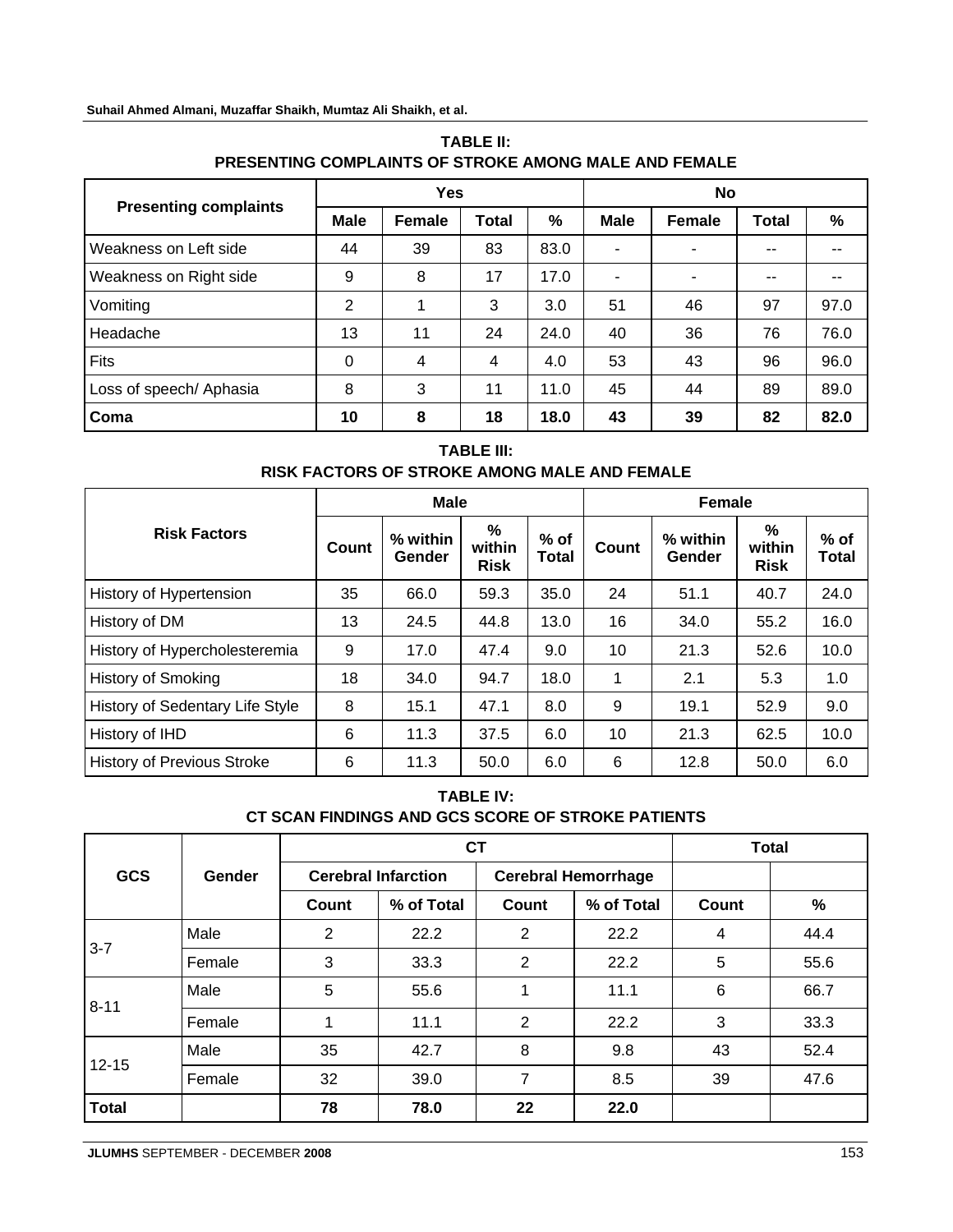#### **DISCUSSION**

Stroke is a major cause of morbidity and mortality with disability and social dependence throughout the world. Although, identifying the risk factors and modifying them remain the most important means of reducing stroke incidence. Increasing age is clearly the strongest determinant of the number of new cases of stroke each year.<sup>11</sup> The mean age of stroke in our study was 56.89 years, which was lower than in the west where incidence is between 76 to 80 years.<sup>12-15</sup> Role of gender in predicting the stroke type is controversial. In a population based case control study, men were noted to have odds ratio of 3.51 for ischemic infarctions<sup>16</sup>, however, another study did not show any difference. $17$  We also did not find any significant gender difference between the two stroke types. The proportion of cerebral infarction varied between 55% to 70.1% in the local studies and 60% to 84% in the western while most of the local, South Asian and the eastern studies have suggested that the intracerebral hemorrhage was 21% to 45% as compared in the west i.e.  $10\%$  to 20%. $18-21$  We found in our study 78% cerebral infarction and 22% hemorrhagic stroke. HTN is the most prevalent and powerful modifiable risk factor for both ischemic and hemorrhagic stroke, irrespective of geographic region and ethnic group.<sup>22,23</sup> Persons with HTN are about 3 or 4 times more likely to have a stroke.  $24,25$  Risk of stroke can be reduced by at least 38% with control of hypertension $^{26}$ . Stroke risk mainly depends on the quality of blood pressure control as evidenced by studies from UK and Netherlands $^{27,28}$  The frequency of hypertension in our patients was 59% which was similar to 60% and 62% as reported in other studies<sup>29,30</sup> and lower to 72% and 85% as reported by Sacco et al<sup>31</sup> and Feigin et al<sup>32</sup> respectively. The proportion of diabetes mellitus in our patients was 29% which is more than 20% as reported by Jorgensen et al<sup>33</sup> but lower to 41% reported by Awada et al $^{34}$ . We found that diabetes mellitus in patients increase the likelihood of ischemic stroke by more than 3-folds. Results from a hospital based stroke database revealed that DM an independent predictor of ischemic stroke in woman and subsequent study from the same database revealed that diabetes increases the likelihood of ischemic stroke by approximately 2-folds.<sup>34,35</sup> Hypercholesterolemia (>250mg/dL) was found to be an independent predictor of ischemic vs hemorrhagic strokes.36-38 It is logical to assume that presence of hypercholesterolemia would increase the likelihood of ischemic stroke as this is an important risk factor for atherosclerosis. In the presence of hy-

pertension, it may accelerate the atherosclerotic process further. We found hypercholesterolemia in 19% of our patients which is almost similar to 11-23% reported in other studies. 37,38 The estimated risk for stroke among smokers in our study patients was 19%, and was an independent risk factor among males (94.7%), whereas local studies showed somewhat similar pattern of smoking as those in the west. $3,35,36$ The frequency of sedentary life-style in our study patients was 16%, almost similar as reported in other studies.12,13,37 Cardiovascular disease is common in patients with stroke. It increases the estimated risk of stroke by 2 to 4 times.  $15$  The frequency of IHD found in our population was 16%, while Western series had much higher frequency (35% to  $72\%$ ).<sup>3,18,35,37</sup> It was also noted that ischemic heart disease is an independent predictor of ischemic stroke. Common risk factors for IHD and ischemic stroke may partly explain this relationship.<sup>38</sup> History of previous stroke/TIA was shown to be associated with ischemic strokes in hypertensive patients  $17$  and we found history of previous stroke in 12% of patients.

## **CONCLUSION**

Stroke is frequent, recurring, and is more often disabling than fatal. The importance of preventing measures for a disease that has identifiable and modifiable risk factors must be emphasized. We found that hypertension, smoking, DM and hypercholesterolemia were major modifiable risk factors in the development of stroke. If these factors are detected and treated earlier then we can reduce the incidence and prevent the development of stroke. We did not found any significant gender difference between two stroke types.

## **REFERENCES**

- 1. Lopez AD, Mathers CD, Ezzati M, Janison DT, Murray CJ. Global and regional burden of disease and risk factors, 2001: systemic analysis of population health data. Lancet 2006; 367:1747-57.
- 2. Vohra EA, Ahmed WO, Ali M. Etiology and prognostic factors of patients admitted for stroke. J Pak Med Assoc 2000;50(7):234-6.
- 3. Judith M, George AM, eds. The Atlas of Heart diseases and Stroke. World Health Organization and CDC, 1st ed. London; The Han Way Press London, 2004.
- 4. Feigin VL, Lawes CM, Bennett DA, Anderson CS. Stroke epidemiology: a review of populationbased studies of incidence, prevalence, and casefatality in the late 20th century. Lancet Neurol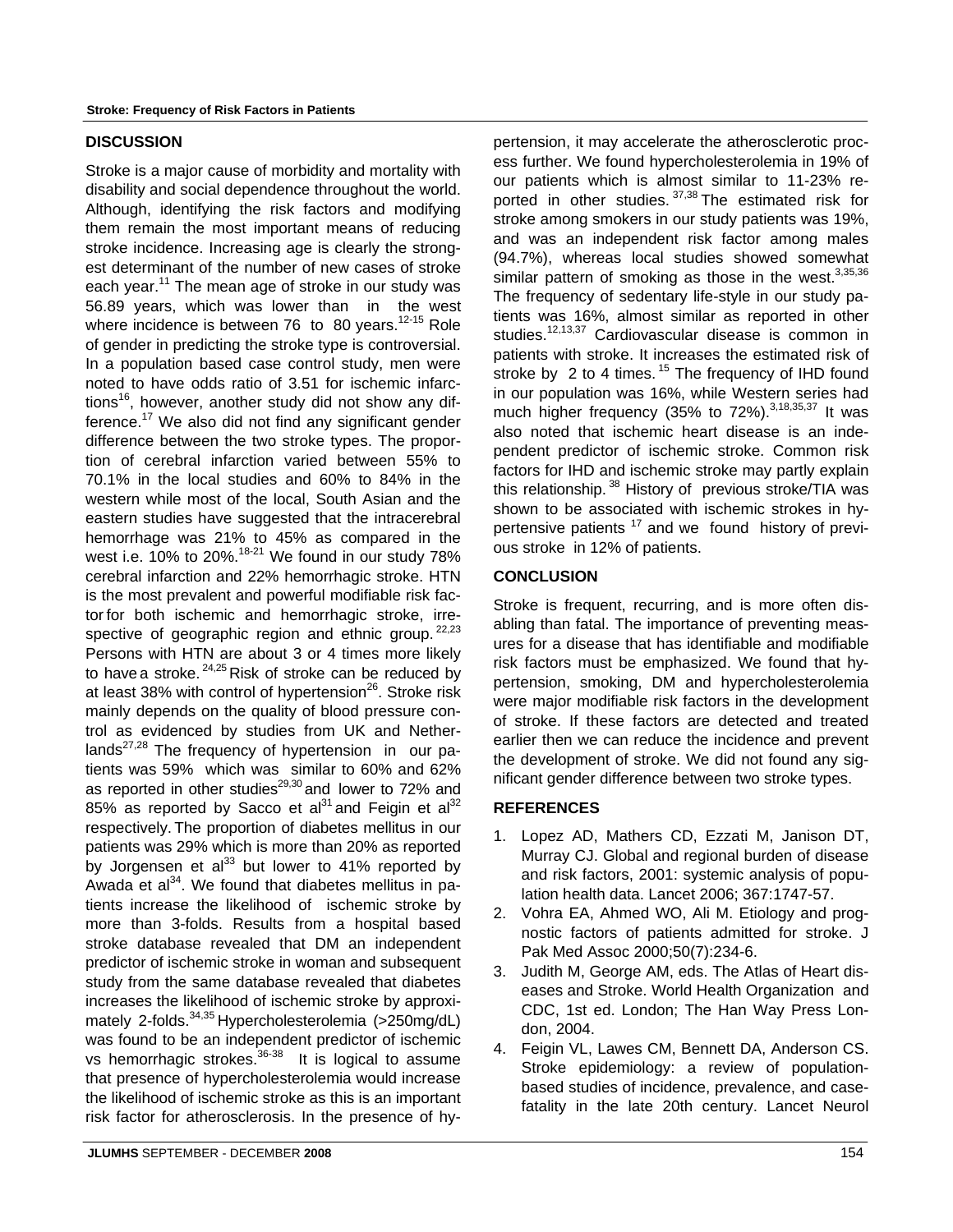2003;2:43-53.

- 5. Biller J, Love BB. Ischemic cerebrovascular disease. In: Bradely WG, Daroff, Fenichel GM, Marsden DC, eds. Neurology in clinical practice of diagnosis and management. Philadephia; Butterworth-Heinemann, 2000: 1125-66.
- 6. American Heart Association. Heart and stroke statistics-2004 update. Dallas, Am Heart Assoc 2004.
- 7. Norrving B. Long-term prognosis after lacunar infarction. Lancet Neurol 2003; 2:238-45.
- 8. Hacke W, Schwab S, Horn M, Spranger M, De Georgia M, Von Kummer R. Malignant middle cerebral artery infarction: clinical course and prognostic sign. Arch Neurol 1996; 53:309-15.
- 9. Elkinad MS, Saco RL. Stroke. risk factors for stroke prevention. Semin Neurol 1998;18(4): 429- 40.
- 10. Travers JM. Brain vascular disorders. In: Travers JM, Pile-spellman J, eds. Neuroradiology. Baltimore; Williams and Wilkins, 1996: 401-570.
- 11. Sacco RL. Risk factors and outcome for ischemic stroke. Neurology 1995; 45(suppl):511-4.
- 12. Kaul S, Venketswamy P, Meena AK. Frequency, clinical features and risk factors of lacunar infarction (data from a stroke T, registry in south India). Neurology India 2000;48(2):1169-71.
- 13. Wolfe CDA, Rudd AG, Howard R. Incidence and case fatality rates of stroke subtypes in a multiethnic population: the south London stroke register. J Neurol Neurosurg Psych 2002;72:211-6.
- 14. Javed MA, Ahmed M, Shahid M. Risk factors in stroke. Pakistan J Neurol 1998; 4(1): 55-8.
- 15. Henriques IL, Bagousslev SJ, Mella GV. Predictors of stroke in hyprtensive patients. J Neurol Sci 1996; 144:142-6.
- 16. Sandercock PAG, Warlow CP, Starky IR. Predispoosing factors for cerebral infarction, the Oxfordshire community stroke project. BMJ 1989;298:75- 81.
- 17. Banerjee TK, Mukherjee CS, Sarkhel A. Stroke in the urban population of Calcuta – an epidemiological study. Neuro-epidemiology 2001;20 (3): 201-7.
- 18. Mahmood NA, Hussain T, Khan IA. Clinical spectrum of stroke in our adult poputation. Pak Armed Forces Med J 2003; 53(1): 59-67.
- 19. Wolf PA. Hypertension. In: Norris J, Hachinski VC, eds. Stroke Prevention. New York; Oxford University Press, 2001: 93–105.
- 20. Wolf-Maier K, Cooper RS, Banegas JR, Giam-

paoli S, Hense HW, Joffres M, et al. Hypertension prevalence and blood pressure levels in 6 European countries, Canada, and the United States. *JAMA.* 2003; 289: 2363–9.

- 21. Gorelick PB. New horizons for stroke prevention: PROGRESS and HOPE. Lancet Neurol. 2002; 1: 149–56.
- 22. Du X, Cruickshank K, McNamee R, Saraee M, Sourbutts J, Summers A, et al. Case control study of stroke and quality of hypertension control in North West England. BMJ 1997; 314: 272-6.
- 23. Klungel OH, Stricker BHC, Paes AHP, Seidell JC, Bakker A, Voko Z, et al. Excess stroke among hypertensive men and women attributable to under treatment of hypertension. Stroke 1999; 30: 1312-8.
- 24. Mehmood N. Clinical presentation of cerebral infarction and its association with major risk factors. Dissertation College of Physicians and Surgeons Pakistan (CPSP). Med/959/2000.
- 25. Javed MA, Ahmad M, Sial MSH, Naheed T. Risk factors in stroke. Pak J Neurol 1998; 4: 55-8.
- 26. Sacco RL, Gan R, Boden-Albala B, Lin IF, Kargman DE, Hauser WA, et al. Leisure-time physical activity and ischaemic stroke risk. The North Manhattan Stroke Study. Stroke 1998; 29: 380-7.
- 27. Feigin VL, Weibers DO, Nikitin YP, O'Fallen WMI, Whisnant JP. Risk factors for ischaemic stroke in a Russian community: A population based case control study. Stroke 1998; 29: 34-9.
- 28. Jorgensen HS, Nakayama H, Reaschon HO, Osten T. The Copenhagen stroke study. Stroke 1994;25:1977-84.
- 29. Awada A, Al- Rajeh S. The Saudi Stroke Data Bank. Analysis of first 1000 cases. Acta Neurol Scand 1999; 1000; 265-9.
- 30. Harem LL, Holme I, Hjermann I, Leren P. Risk factors of stroke: incidence and mortality. A 12 year follow up of the Oslo Study. Stroke 1993; 24:1484-9.
- 31. You R, Mcnail JJ, O'Melley HM. Risk factors for lacunar infarction syndromes. Neurology 1995; 45:1483-7.
- 32. Kaul S, Venketswancy P, Meena AK. Frequency, clinical features and risk factors of lacunar infarction (date from a stroke registry in south India). Neurology India 2000;48(2): 71.
- 33. Basharat RA, Yousaf M, Iqbal T. Frequency of known risk factors for stroke in poor patiens admitted to Lahore General Hospital in 2000. Pak J Med Sci 2002; 18:280-3.